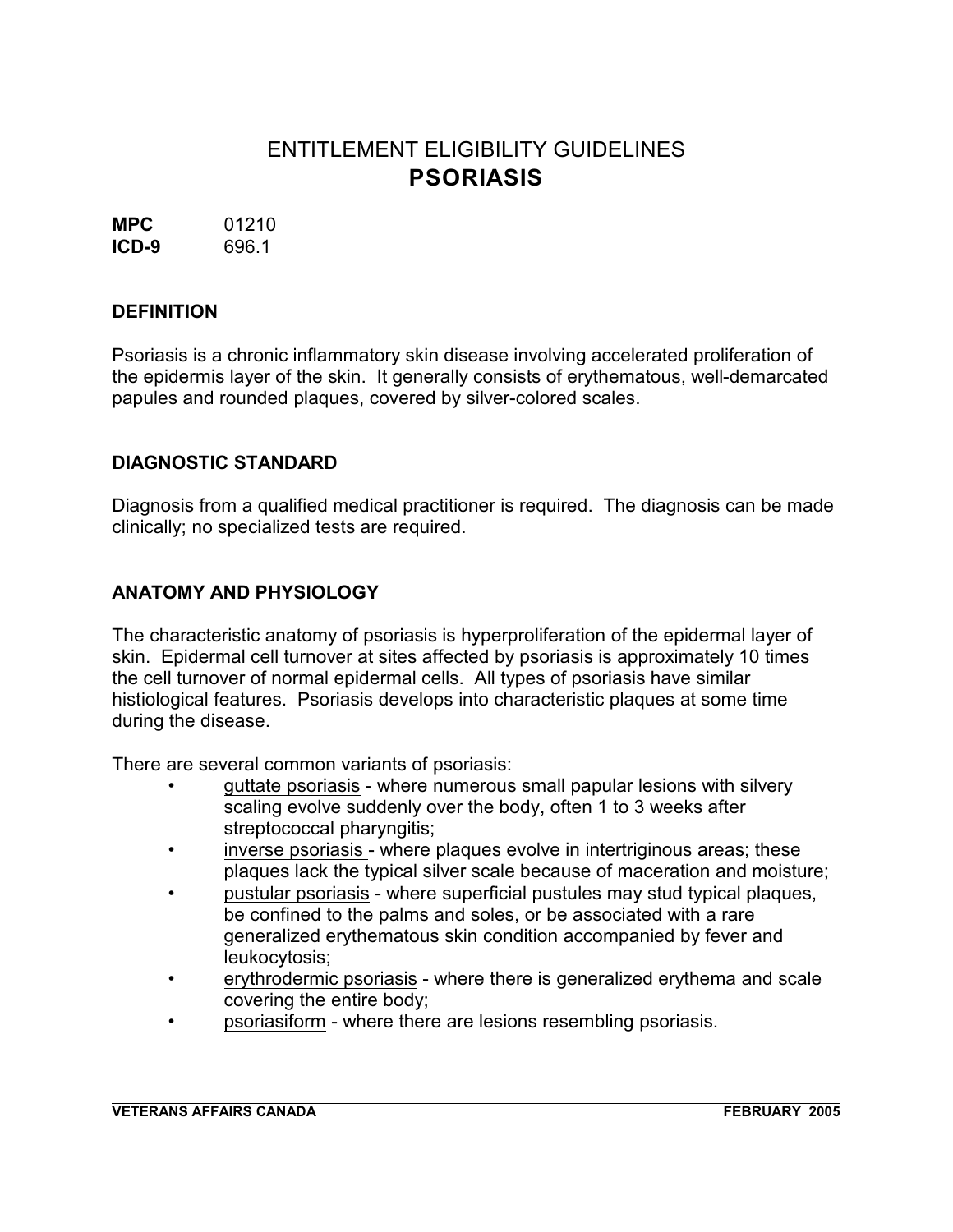# **CLINICAL FEATURES**

Psoriasis is a common skin disease which affects approximately 1% of the general population. It may begin at any age, although the peak age of onset is between ages 15 and 25. Persons with onset at an early age tend to have more severe disease. Those with onset before the age of 40 are likely to be HLA-Cw6 positive; however, not all people with HLA-Cw6 develop psoriasis, and psoriasis occurs in other HLA types. Genetic factors play an important role. About 44% of persons with psoriasis have an affected parent. Racial factors play a more important role than geographical location in the prevalence of psoriasis.

The lesions of psoriasis are distinctive. Psoriatic lesions begin as red, scaling papules that coalesce to form round-to-oval plaques, which can easily be demarcated from the surrounding normal skin. The scale is adherent, silvery white, and reveals bleeding points when removed (Auspitz's sign). Trauma to skin may induce new skin lesions (Koebner's phenomenon). Scaling may become extremely dense, especially on the scalp. Scaling forms, but is macerated and dispersed in intertriginous areas; therefore, the psoriatic plaques of skin folds appear only as smooth, red plaques with a macerated surface. The most common site for an intertriginous plaque is the intergluteal fold.

Nails often show small pitting depressions on the surface of the nail bed, and a characteristic red-brown discoloration of the surface that resembles an oil stain under the nail. Subungual collections of keratotic material are common, with distal separation of the nail from the nail bed. Mucous membranes are rarely involved. The extensor surfaces of the arms and legs, and the scalp are the most commonly affected sites. Skin trauma increases the risk for involvement, but any epidermal surface can become involved.

The disease may remain localized to a few areas, or may cause continuous generalized disease, occasionally resulting in total body erythema and scale, i.e. erythrodermic psoriasis.

Clinical course is characterized by chronicity and seasonal fluctuations, with a worsening in winter as dry skin leads to epidermal injury, and improvement in the summer secondary to sun exposure.

There is no curative agent for psoriasis, and treatment suppresses the condition only as long as it is administered. Sunlight has been reported as beneficial and is a recommended treatment in many cases.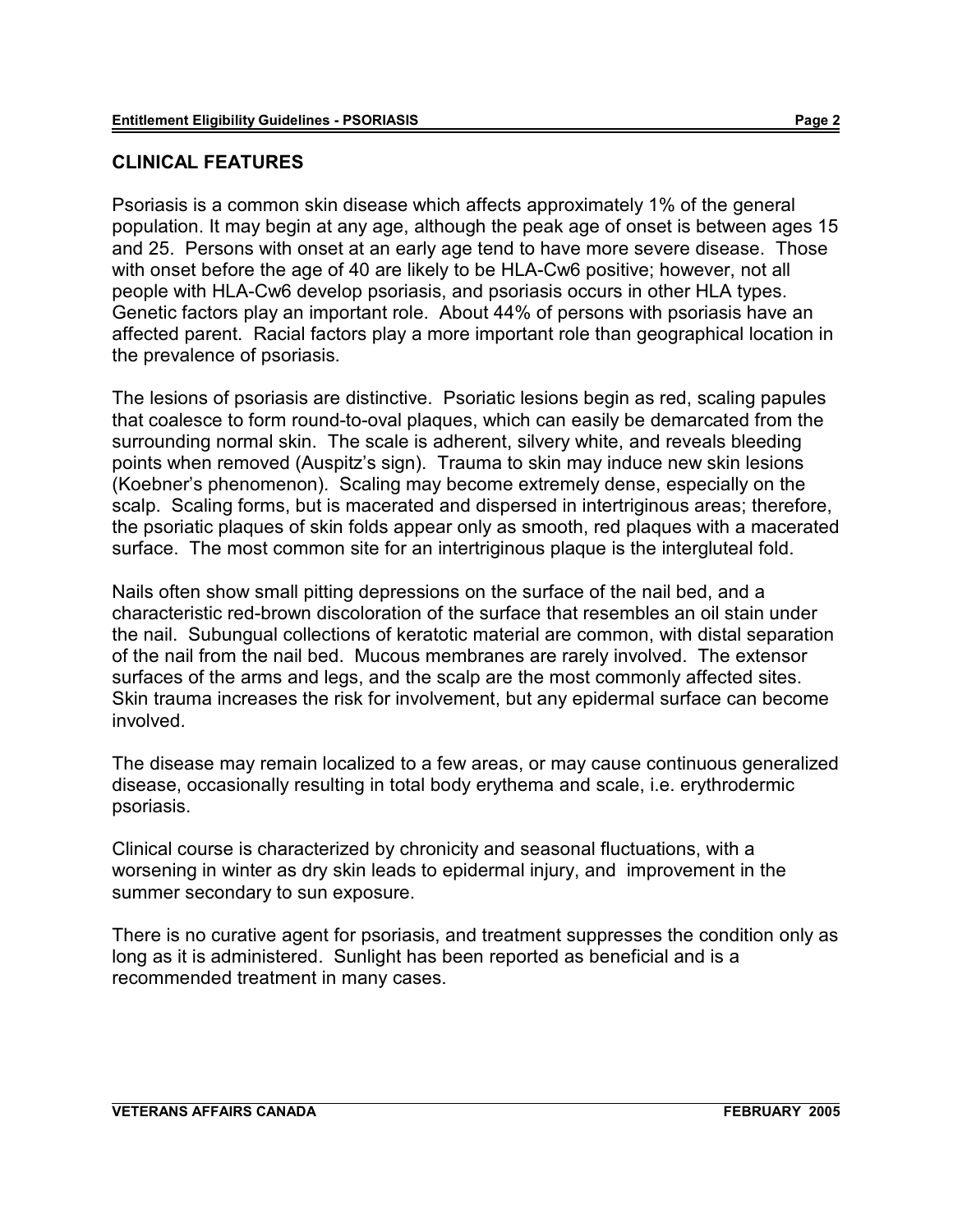# **PENSION CONSIDERATIONS**

# **A. CAUSES AND/OR AGGRAVATION**

# **THE TIMELINES CITED BELOW ARE NOT BINDING. EACH CASE SHOULD BE ADJUDICATED ON THE EVIDENCE PROVIDED AND ITS OWN MERITS.**

#### 1. Idiopathic

The precise causes of the abnormal cellular proliferation and inflammation are unknown.

#### 2. Genetic

There is an increased prevalence in individuals with human leukocyte antigens HLA-B17, B13, and BW37 and Cw6. However, not all these individuals will develop psoriasis; thus, HLA type alone does not fully explain the etiology involved in psoriasis. It appears to be a multifactorial disease in persons who are genetically predisposed.

#### 3. Skin trauma or other interruption to skin

Skin trauma or other interruption to skin may cause the initial manifestation of psoriasis, contribute to psoriasis, and/or aggravate existing psoriasis.

Skin trauma or other interruption to skin must interrupt the integrity of both the epidermal and dermal layers of the skin.

"Skin trauma" may result from a wound, cut, laceration, gunshot wound, or abrasion of the skin.

"Other interruption to skin" may result from disorders which produce cutaneous vesicles, including drug reactions and dermatitis, and from external forces which damage the skin, including chemical, thermal (e.g. frostbite), and electrical burns.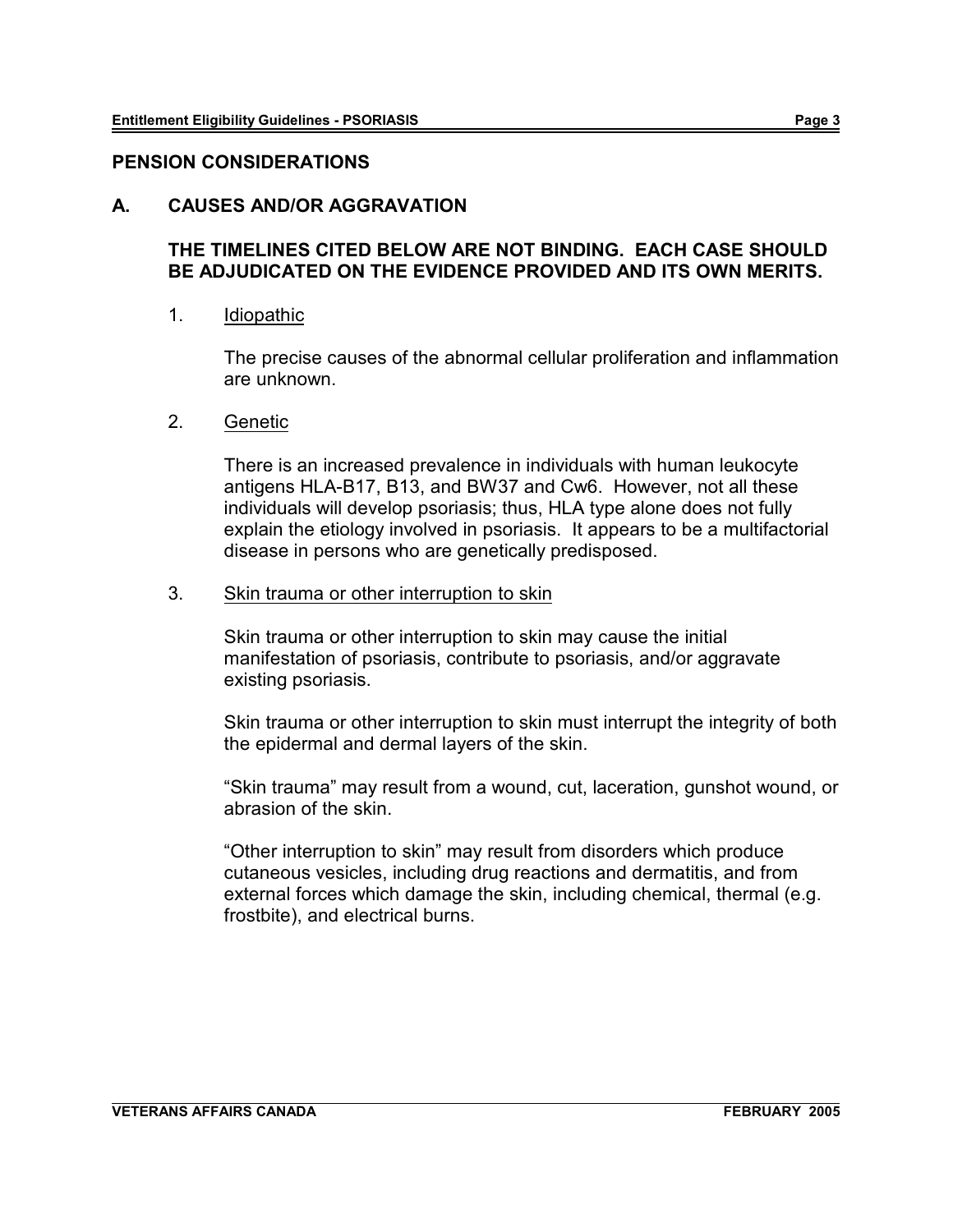Skin trauma or other interruption to skin must be significant enough to result in the *Koebner phenomenon,* i.e. the development of isomorphic psoriatic lesions. The lesions must occur at the site of the trauma or other interruption to skin. The lesions should develop within weeks of the trauma or other interruption to skin.

# 4. Medication

Certain medications may cause or aggravate psoriasis. Treatment should be ongoing at time of clinical onset or aggravation, although drug-induced aggravation may occur up to several months after the medication is first taken.

As drug-induced psoriasis may continue, improve or disappear on discontinuation of the drug, evidence of a chronic condition is required. Drugs may also produce temporary flare-ups or exacerbations. These temporary flare-ups or exacerbations must lead to permanent aggravation of psoriasis to be considered pensionable.

Drug-induced aggravation can be unpredictable and severe.

• Lithium

Lithium is a known cause of psoriasis in susceptible individuals, and can aggravate existing psoriasis. Pre-existing psoriasis is not, however, a general contraindication to lithium treatment, and the disease does not permanently worsen in many lithium-treated persons.

- Beta-blocker: oral or parental (by injection) Beta-blockers have been recognized to cause psoriasiform, i.e. a psoriasis-like eruption, and to aggravate true psoriasis. These drugs may be used to treat hypertension, certain heart conditions, thyrotoxicosis, and as a preventative for migraines.
- Anti-malarial, e.g. hydroxychloroquine and chloroquine Anti-malarials may aggravate psoriasis, although pre-existing psoriasis is not contra-indicated in persons who have psoriasis and need prophylactic treatment for malaria. Chloroquine is also used to treat other conditions, including Rheumatoid Arthritis and certain dermatological disorders.
	- Systemic and topical steroids These drugs may aggravate psoriasis. However, it is important to note that they may also cause flare-ups which may or may not represent permanent worsening. It is recognized that withdrawal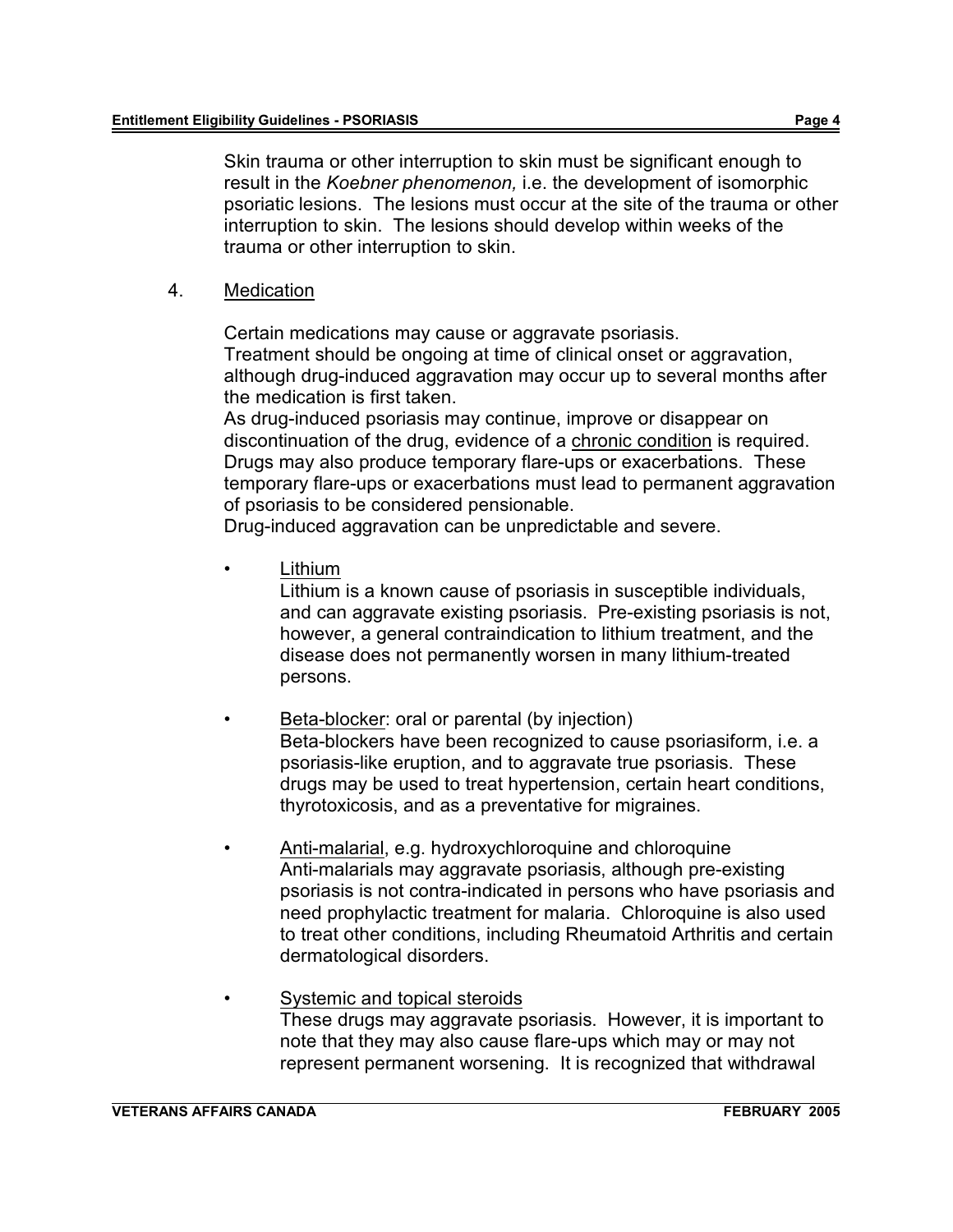after prolonged use of steroids can frequently result in a severe flare-up of psoriasis, notably pustular psoriasis.

5. Anxiety and depressive disorders for aggravation only

Anxiety and depressive disorders may aggravate psoriasis. While the role of stress is felt to be acute in most cases and is not considered to lead to permanent worsening, clinical studies support the fact that anxiety or depressive disorders, when chronic or severe, may aggravate psoriasis in some individuals.

*For an anxiety or depressive disorder to aggravate psoriasis*, the following should be evident:

The anxiety or depressive disorder must attract a diagnosis under DSM-IV; *and*

Medical intervention must have been sought for the anxiety or depressive disorder; *and*

Increased signs/symptoms of psoriasis should be ongoing or recurrent for at least 6 months.

It is recommended that each case be examined on its individual merits, taking into account the chronicity and severity of the anxiety or depressive disorder.

6. Respiratory streptococcal infections in Guttate Psoriasis only

The medical literature supports an association between acute respiratory streptococcal infections and the development and aggravation of guttate psoriasis.

Streptococcal lesions in other parts of the body are excluded.

No specific strain of the streptococcal bacteria has been identified.

The guttate variant of psoriasis usually develops or is aggravated one to three weeks after the respiratory streptococcal infection.

 Because guttate psoriasis may resolve spontaneously within weeks or months, it is necessary to ensure that it is chronic, i.e. in existence for more than 6 months, before a relationship can be recognized for pension purposes.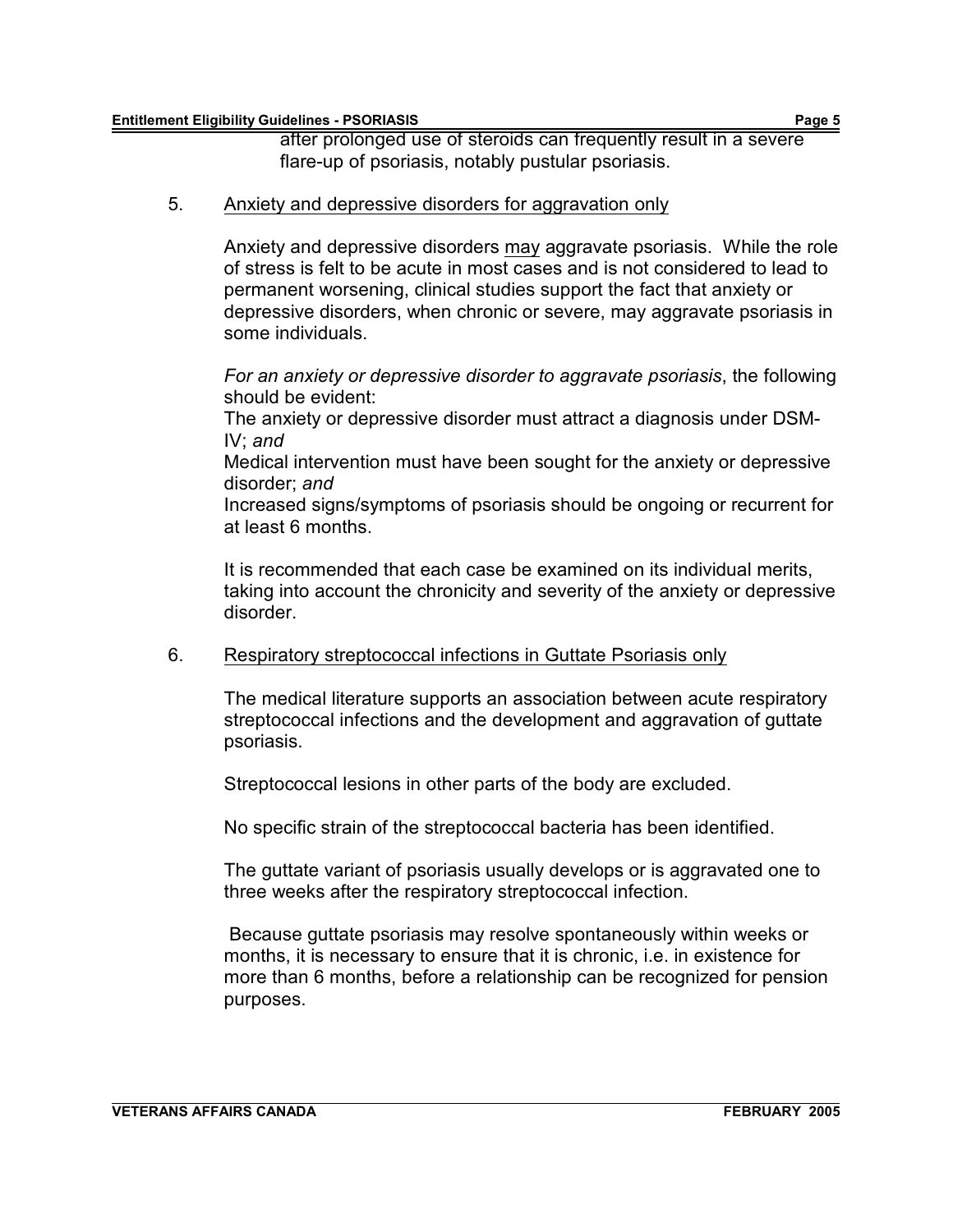Psoriasis may become particularly severe in individuals who are HIV infected. It may become guttate in appearance and more refractory to treatment.

8. Inability to obtain appropriate clinical management

# **Exclusions:**

Despite research efforts to date, there is a lack of sufficient evidence at this time to establish, for pension purposes, causation and /or aggravation between the following and psoriasis:

- staphylococcal infections
- yeast infections
- viruses
- cigarette smoking\*

\*While there is some medical research linking cigarette smoking to "*palmoplantar pustulosis*", this is regarded by many to be an entity separate from psoriasis.

# **B. MEDICAL CONDITIONS WHICH ARE TO BE INCLUDED IN ENTITLEMENT/ASSESSMENT**

• Secondary skin infection

# **C. COMMON MEDICAL CONDITIONS WHICH MAY RESULT IN WHOLE OR IN PART FROM PSORIASIS AND/OR ITS TREATMENT**

• psoriatic arthritis

Photochemotherapy with oral methoxsalen (psoralen) and ultraviolet A radiation (PUVA) can increase the risk in the following conditions, therefore, medical consutation(s) should be requested:

- basal cell carcinoma
- malignant melanoma
- squamous cell carcinoma (skin)
- cutaneous genital tumours in men
- cataracts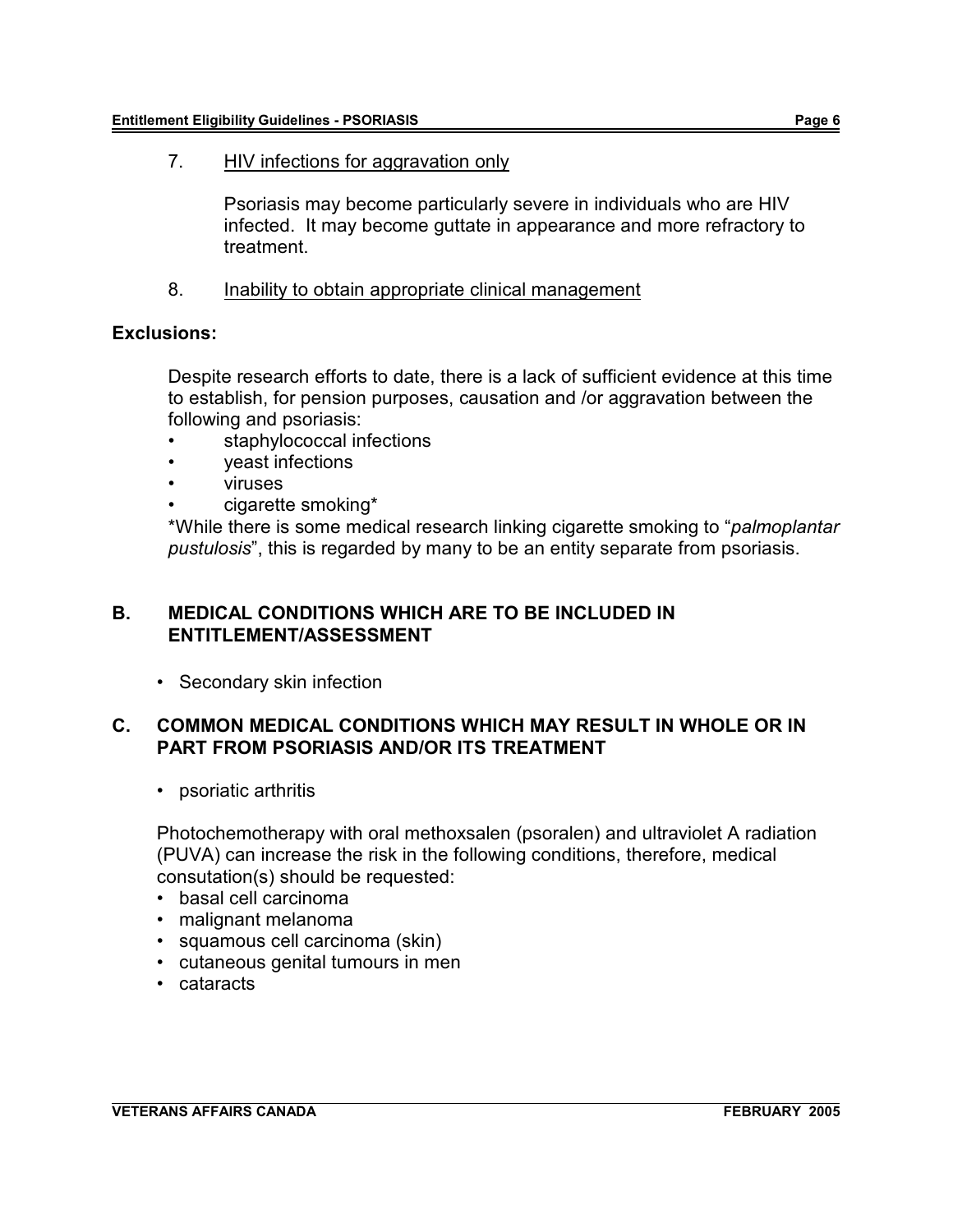# **REFERENCES FOR PSORIASIS**

- 1. Australia. Department of Veterans Affairs: medical research in relation to the Statement of Principles concerning Psoriasis, which cites the following as references:
	- 1) Isselbacher KJ, Braunwald E, Wilson JD, Martin JB, Fauci AS, and Kasper DL (Eds) (1994) *Harrison's Principles of Internal Medicine*. McGraw-Hill, New York, 13th Ed. p276.
	- 2) Christophers E and Kruiger GG (1987) Epidermis: disorders of cell kinetics and differentiation in *Dermatology in General Medicine*. Fitzpatrick TB, Eisen AZ, Wolff K, Freedberg IM and Austen KF (Eds.) New York: McGraw-Hill Book Company. p. 478.
	- 3) Baker H (1986) Psoriasis in *Textbook of Dermatology. Vol. 2.* Rook A, Wilkinson DS, Ebling FJG, Champion RH and Burton JL (Eds.) Fourth Edition. Oxford: Blackwell Scientific Publications. p. 1472.
	- 4) Higgins EM and du Vivier AWP (1994) Cutaneous Disease and Alcohol Misuse. *Br Med Bulletin*. Vol. 50(1) pp. 85-98.
	- 5) Krueger GG and Duvic M (1994) Epidemiology of Psoriasis : Clinical Issues. *J Invest Dermat.* Vol. 102. pp.14S-18S.
	- 6) Farber EM and Nall L (1994) Psoriasis in the Tropics. *Dermatological Clinics.* Vol. 12(4). pp. 805-616.
	- 7) Elder JT, Henseler T, Christophers E, Voorhees JJ and Nair RP (1994) Of genes and antigens: the inheritance of psoriasis. *J Invest Dermat.* Vol. 103. pp.150S-153S.
	- 8) Theeuwes M and Morhenn V (1995) Allelic Instability in the Mitosis Model and the Inheritance of Psoriasis. *J Am Academy Derm.* Vol. 32. pp. 44-52.
	- 9) Krueger, G.G. and Duvic, M. (1994) *op cit.* pp. 14S-18S.
	- 10) Brandrup F, Holm N, Grunnet N, Henningsen K and Hansen HE (1982) Psoriasis in monozygotic twins: variations in expression in individuals with identical genetic constitution. *Acta Dermatovener (Stockholm).* Vol. 62. pp. 229- 236.
	- 11) Elder JT, Nair RP and Voorhees JJ (1994) Epidemiology and the genetics of psoriasis. *J Invest Dermat.* Vol. 102. pp. 24S-27S.
	- 12) Naldi L, Parazzini F, Brevi A, Peserico A, Veller Fornasa C, Grosso G, Rossi E, Marinaro P, Polenghi MM, Finzi A, Galbiati G, Recchia G, Cristofolini M, Schena D and Cainelli T (1992) Family history, smoking habits, alcohol consumption and risk of psoriasis. *Br J Derm*. Vol. 127. pp. 212-217.
	- 13) Arnett FC, Reveille JD and Duvic M (1991) Psoriasis and psoriatic arthritis associated with HIV infection. *Rheumatic Clinics of North America.* Vol. 17(1). pp. 59-78.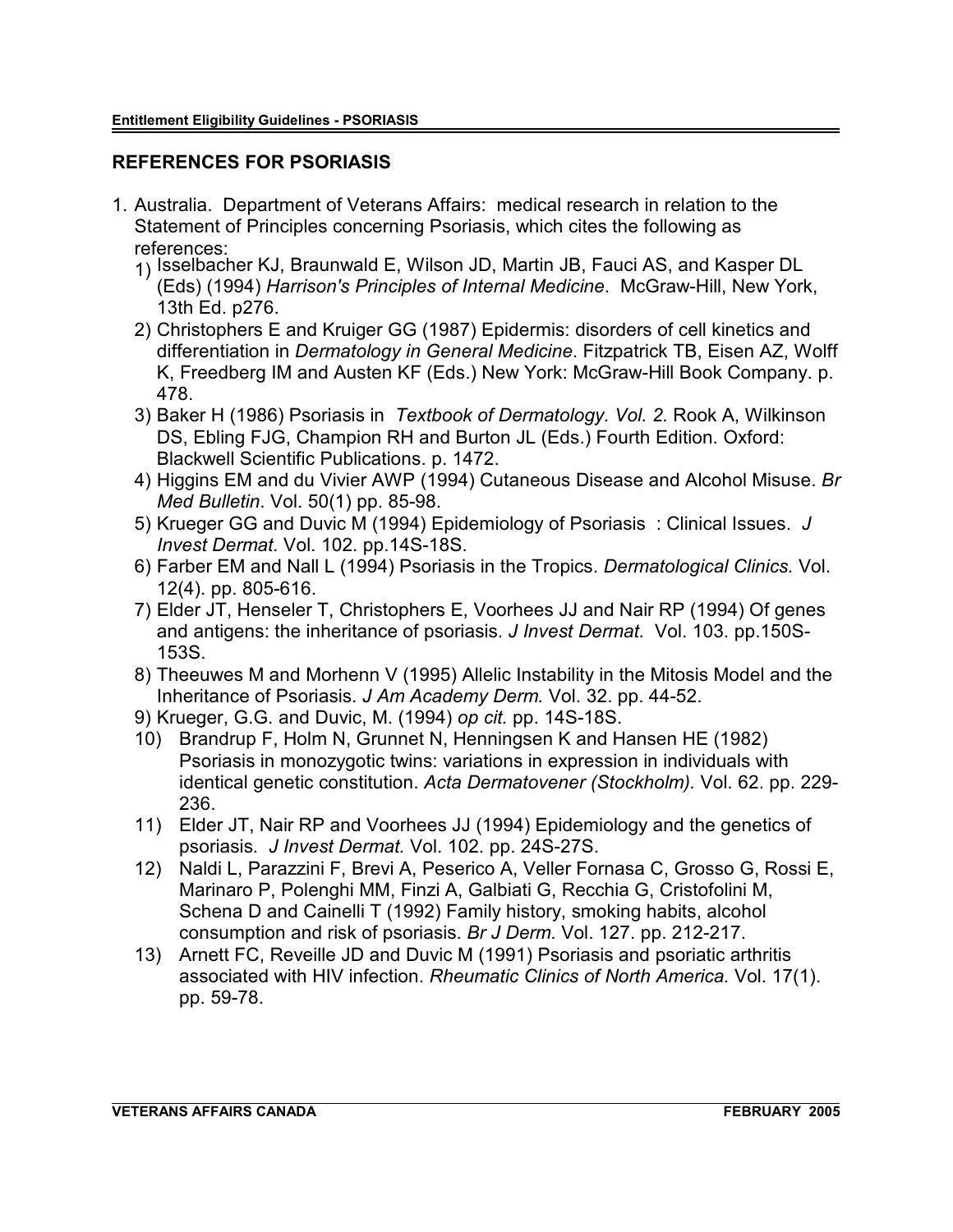**Entitlement Eligibility Guidelines - PSORIASIS Page 8**

- 14) White SH, Newcomer VD, Mickey MR and Terasaki PI (1972) Disturbance of HLA Antigen Frequency in Psoriasis. *NEJM*. Vol. 287(15) pp. 740-743.
- 15) Barker JNWN, Mitra RS, Griffiths CEM, Dixit VM and Nickoloff BJ (1991) Keratinocytes as Initiators of Inflammation. *The Lancet.* Vol. 337, Jan. 26. pp. 211-214.
- 16) Ros AM (1992) Photosensitive Psoriasis. *Seminars in Derm.* Vol. 11(4). pp. 267-268.
- 17) O'Doherty CJ and MacIntyre C. (1985) Palmoplantar pustulosis and smoking. *BMJ.* Vol.291. pp. 861-864.
- 18) Mills CM, Srivastava ED, Harvey IM, Swift GL, Newcombe RG, Holt PJA and Rhodes J (1992) Smoking habits in psoriasis: a case control study. *Br J Dermatology.* Vol. 127. pp. 18-21*.*
- 19) Poikolainen K *et al*. (1994) Smoking, alcohol and life events related to psoriasis. *Br J Derm.* Vol. 130. pp. 473-477.
- 20) Poikolainen K, Reunala T, Karvonen J, Lauharanta J and Kärkkäinen P (1990) Alcohol intake: a risk factor for psoriasis in young and middle aged men? *BMJ.* Vol. 300. pp. 780-783.
- 21) Farber EM and Nall L (1993) Erythrodermic Psoriasis. *Cutis.* Vol. 51. pp. 79-82.
- 22) O'Doherty CJ and MacIntyre C (1985) *op cit.* p. 863.
- 23) Chaput JC, Poynard T, Naveau S, Penso D, Durrmeyer O and Suplisson D (1985) Psoriasis, alcohol and liver disease. *BMJ.* Vol. 291. p. 25.
- 24) MacGregor RR (1986) Alcohol and Immune Defense. JAMA. Vol. 256(11). pp. 1474-1479.
- 25) Fitzpatrick TB *et al*. (Ed.) (1987) *Dermatology in General Medicine*. New York: McGraw-Hill Book Company. p. 478.
- 26) Menter A. and Barker JNWN. (1991) Psoriasis in Practice. *The Lancet.* Vol. 338. July 27. pp. 231-234.
- 27) Duvic M, Rios A and Brewton GW (1987) Remission of aids-associated psoriasis with zidovudine. *The Lancet.* Sept. 12, p. 627.
- 28) Belsito DV, Sanchez MR, Baer RL, Valentine F and Thorbecke GJ (1984) Reduced Langerhans` cell IA antigen and ATPase activity in patients with AIDS. *NEJM.* Vol. 310(20). pp. 1279-1282.
- 29) Forster SM, Seifert MH, Keat AC, Rowe IF, Thomas BJ, Taylor-Robinson D, Pinching AJ and Harris JRW (1988) Inflammatory joint disease and HIV infection. *BMJ.* Vol. 296. pp. 1625-1627.
- 30) Ellis, C.N. Gorsulowsky DC, Hamilton TA, Bilings JK Brown MD, Headington JT, Cooper KD, Baadsgaard O, Duell EA, Annesley TM Turcotte JG and Voorhees JJ (1986) Cyclosporin Improves Psoriasis in a Double-blind Study. *JAMA.* Vol. 256(22). pp. 3110-3116.
- 31) Ramsay B and O`Reagan M (1988) A Survey of the Social and Psychological Effects of Psoriasis. *Br J Derm.* Vol. 118. pp. 195-201.